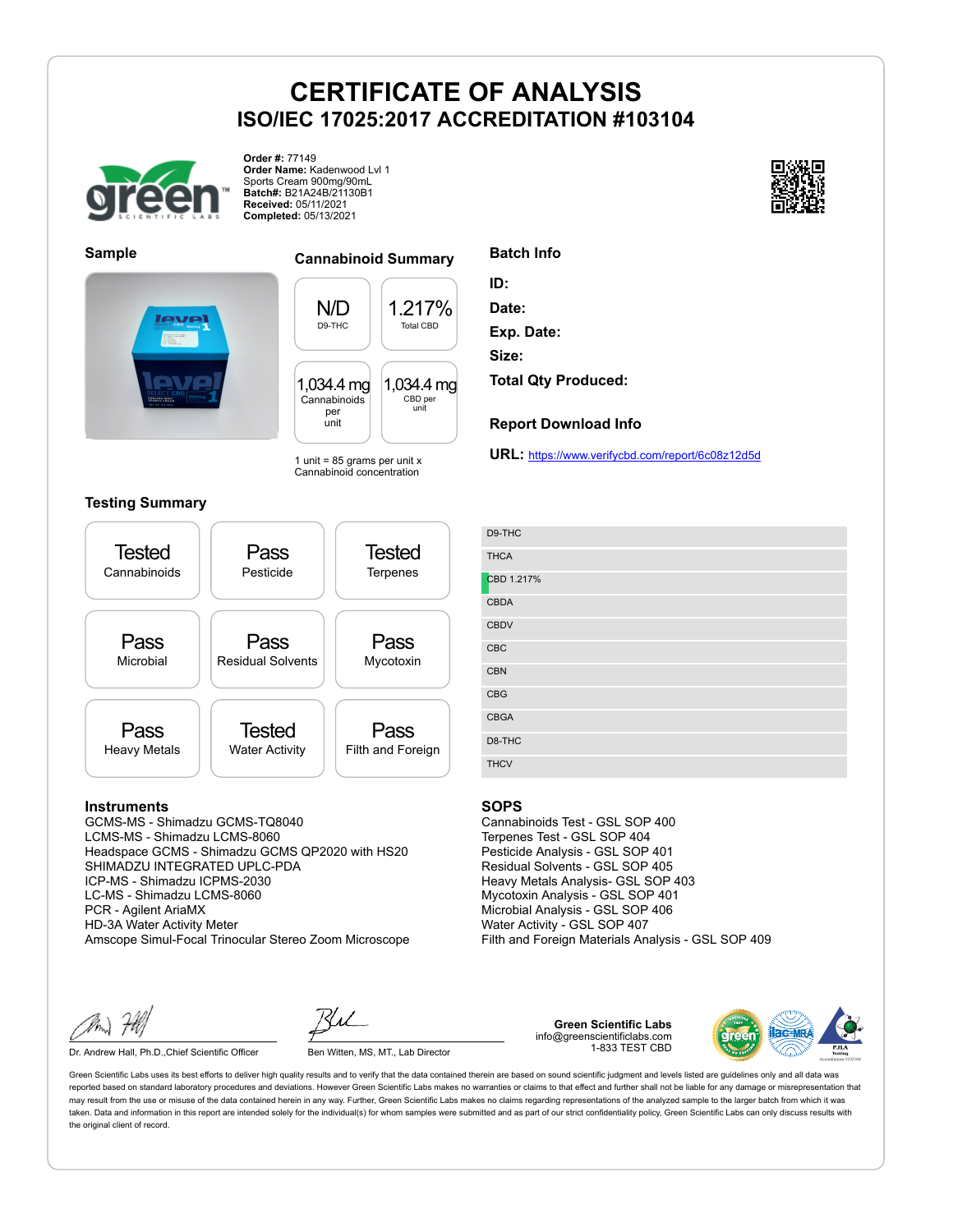**Cannabinoids Test** SHIMADZU INTEGRATED UPLC-PDA



**Order #:** 77149 **Order Name:** Kadenwood Lvl 1 Sports Cream 900mg/90mL **Batch#:** B21A24B/21130B1 **Received:** 05/11/2021 **Completed:** 05/13/2021



## **Sample**

# **PVF** N/D 1.217% D9-THC Total CBD 1,034.4 mg 1,034.4 mg Cannabinoids per CBD per unit unit

1 unit = 85 grams per unit x Cannabinoid concentration

| GSL SOP 400  |               | <b>PREPARED: 05/11/2021 19:08:11</b> |        | UPLOADED: 05/12/2021 12:31:35 |
|--------------|---------------|--------------------------------------|--------|-------------------------------|
| Cannabinoids | <b>LOQ</b>    | weight $(\%)$                        | mg/g   | mg/unit                       |
| D9-THC       | 10 PPM        | N/D                                  | N/D    | N/D                           |
| <b>THCA</b>  | <b>10 PPM</b> | N/D                                  | N/D    | N/D                           |
| CBD          | 10 PPM        | 1.217%                               | 12.169 | 1,034.365                     |
| <b>CBDA</b>  | 20 PPM        | N/D                                  | N/D    | N/D                           |
| <b>CBDV</b>  | 20 PPM        | N/D                                  | N/D    | N/D                           |
| <b>CBC</b>   | <b>10 PPM</b> | N/D                                  | N/D    | N/D                           |
| <b>CBN</b>   | <b>10 PPM</b> | N/D                                  | N/D    | N/D                           |
| <b>CBG</b>   | <b>10 PPM</b> | N/D                                  | N/D    | N/D                           |
| <b>CBGA</b>  | 20 PPM        | N/D                                  | N/D    | N/D                           |
| D8-THC       | <b>10 PPM</b> | N/D                                  | N/D    | N/D                           |
| <b>THCV</b>  | <b>10 PPM</b> | N/D                                  | N/D    | N/D                           |

TOTAL D9-THC **N/D N/D N/D** TOTAL CBD\* **1.217% 12.169 1,034.4** TOTAL CANNABINOIDS **1.217% 12.169 1,034.4**

Cannabinoid Weight(%)  $1.5$  $1.0$  $0.5$  $\circ$ D9-THC THCA CBD CBDA CBDV CBC CBN CBG CBGA D8-THC THCV

Reporting Limit 10 ppm  $*Total CBD = CBD + CBDA \times 0.877$ 

N/D - Not Detected, B/LOQ - Below Limit of Quantification

**Green Scientific Labs** info@greenscientificlabs.com 1-833 TEST CBD



Green Scientific Labs uses its best efforts to deliver high quality results and to verify that the data contained therein are based on sound scientific judgment and levels listed are guidelines only and all data was reported based on standard laboratory procedures and deviations. However Green Scientific Labs makes no warranties or claims to that effect and further shall not be liable for any damage or misrepresentation that may result from the use or misuse of the data contained herein in any way. Further, Green Scientific Labs makes no claims regarding representations of the analyzed sample to the larger batch from which it was taken. Data and information in this report are intended solely for the individual(s) for whom samples were submitted and as part of our strict confidentiality policy, Green Scientific Labs can only discuss results with the original client of record.

Dr. Andrew Hall, Ph.D., Chief Scientific Officer Ben Witten, MS, MT., Lab Director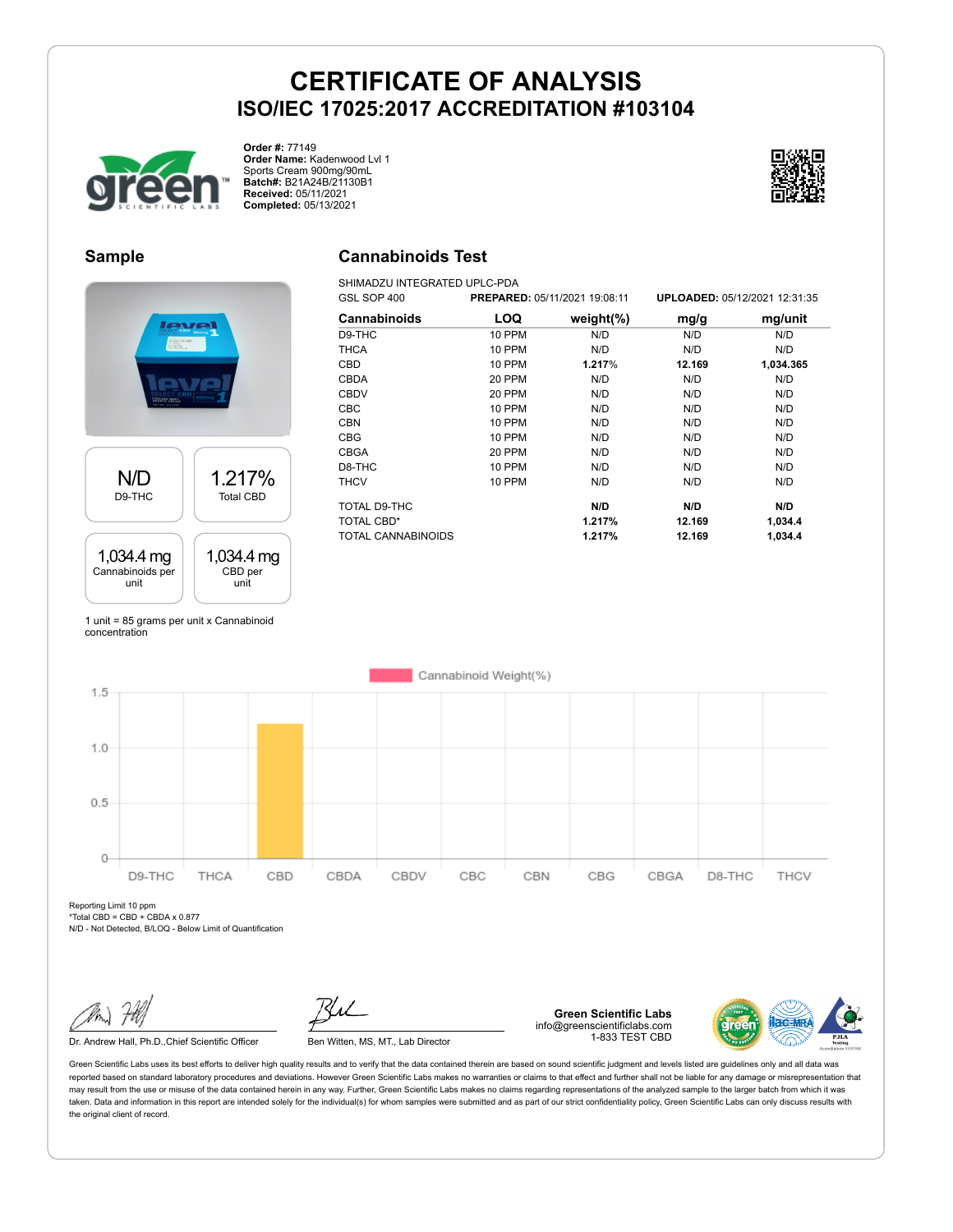GSL SOP 404

**Prepared:** 05/11/2021 20:09:42 **Uploaded:** 05/12/2021 07:38:22



**Order #:** 77149 **Order Name:** Kadenwood Lvl 1 Sports Cream 900mg/90mL **Batch#:** B21A24B/21130B1 **Received:** 05/11/2021 **Completed:** 05/13/2021



## **TERPENES: TOTAL (0.053%)**

Headspace GCMS - Shimadzu GCMS QP2020 with HS20

| Terpene                    | Results (%)  | $LOG (%)$ LOD $(\%)$ |        |
|----------------------------|--------------|----------------------|--------|
| 3-CARENE                   | <b>B/LOQ</b> | 0.003%               | 0.001% |
| ALPHA-BISABOLOL            | B/LOQ        | 0.003%               | 0.001% |
| ALPHA-PINENE               | <b>B/LOQ</b> | 0.003%               | 0.001% |
| ALPHA-TERPINENE            | B/LOQ        | 0.003%               | 0.001% |
| BETA-MYRCENE               | B/LOQ        | 0.003%               | 0.001% |
| <b>BETA-PINENE</b>         | <b>B/LOQ</b> | 0.003%               | 0.001% |
| <b>CAMPHENE</b>            | B/LOQ        | 0.003%               | 0.001% |
| CARYOPHYLLENE              | B/LOQ        | 0.003%               | 0.001% |
| <b>CARYOPHYLLENE OXIDE</b> | B/LOQ        | 0.003%               | 0.001% |
| CIS-BETA-OCIMENE           | <b>B/LOQ</b> | 0.003%               | 0.001% |
| CIS-NEROLIDOL              | B/LOQ        | 0.003%               | 0.001% |
| <b>EUCALYPTOL</b>          | B/LOQ        | 0.003%               | 0.001% |
| <b>GAMMA-TERPINENE</b>     | B/LOQ        | 0.003%               | 0.001% |
| GERANIOL                   | 0.023%       | 0.003%               | 0.001% |
| <b>GUAIOL</b>              | <b>B/LOQ</b> | 0.003%               | 0.001% |
| <b>HUMULENE</b>            | B/LOQ        | 0.003%               | 0.001% |
| <b>ISOPULEGOL</b>          | 0.022%       | 0.003%               | 0.001% |
| <b>LIMONENE</b>            | <b>B/LOQ</b> | 0.003%               | 0.001% |
| <b>LINALOOL</b>            | 0.003%       | 0.003%               | 0.001% |

| <b>Terpene</b>     | Results (%) LOQ (%) LOD (%) |        |        |
|--------------------|-----------------------------|--------|--------|
| P-CYMENE           | B/LOQ                       | 0.003% | 0.001% |
| <b>TERPINOLENE</b> | B/LOQ                       | 0.003% | 0.001% |
| TRANS-BETA-OCIMENE | 0.003%                      | 0.003% | 0.001% |
| TRANS-NEROLIDOL    | B/LOQ                       | 0.003% | 0.001% |

## **Top Terpenes Results:**



Green Scientific Labs uses its best efforts to deliver high quality results and to verify that the data contained therein are based on sound scientific judgment and levels listed are guidelines only and all data was reported based on standard laboratory procedures and deviations. However Green Scientific Labs makes no warranties or claims to that effect and further shall not be liable for any damage or misrepresentation that may result from the use or misuse of the data contained herein in any way. Further, Green Scientific Labs makes no claims regarding representations of the analyzed sample to the larger batch from which it was taken. Data and information in this report are intended solely for the individual(s) for whom samples were submitted and as part of our strict confidentiality policy, Green Scientific Labs can only discuss results with the original client of record.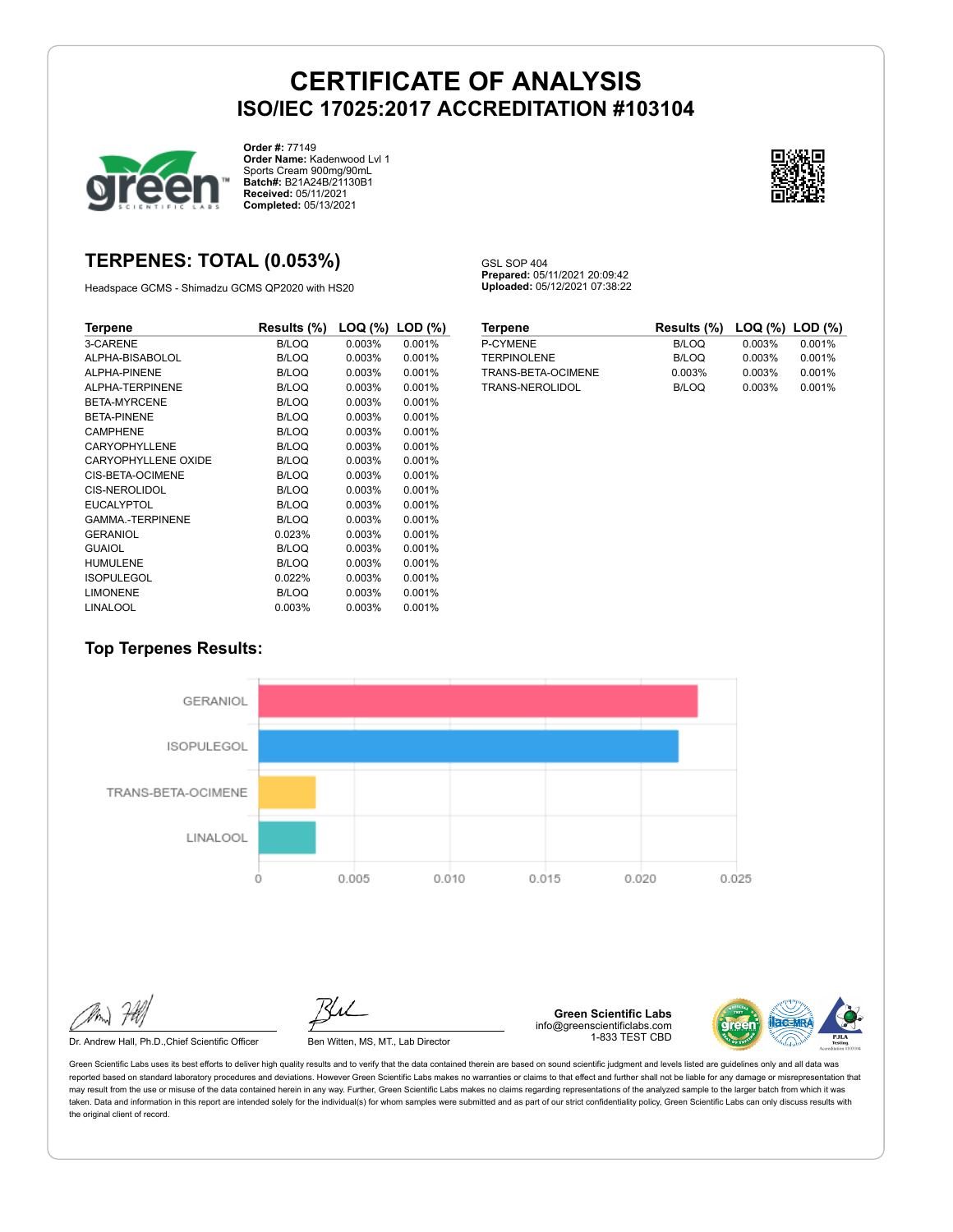

**Order #:** 77149 **Order Name:** Kadenwood Lvl 1 Sports Cream 900mg/90mL **Batch#:** B21A24B/21130B1 **Received:** 05/11/2021 **Completed:** 05/13/2021

**LOQ**

**LOD (ppm)**



## **PESTICIDE ANALYSIS:**

GSL SOP 401 **PREPARED:** 05/11/2021 17:01:48 **UPLOADED:** 05/13/2021 19:34:11

GCMS-MS - Shimadzu GCMS-TQ8040

LCMS-MS - Shimadzu LCMS-8060

**Pesticide Action Level (ppm) Results (ppm) LOQ (ppm) LOD (ppm)** CAPTAN 0.700 N/D 0.003 0.001 CHLORDANE 0.100 N/D 0.003 0.001 CHLORFENAPYR 0.100 N/D 0.003 0.001 COUMAPHOS 0.100 N/D 0.003 0.001

| <b>Pesticide</b>        | <b>Action Level Results LOQ LOD</b><br>(ppm) | (ppm) | $(ppm)$ (ppm) |       |
|-------------------------|----------------------------------------------|-------|---------------|-------|
| <b>CYFLUTHRIN</b>       | 2.000                                        | N/D   | 0.003         | 0.001 |
| <b>CYPERMETHRIN</b>     | 1.000                                        | N/D   | 0.003         | 0.001 |
| PARATHION-METHYL        | 0.100                                        | N/D   | 0.003         | 0.001 |
| PENTACHLORONITROBENZENE | 0.100                                        | N/D   | 0.003         | 0.001 |

| Pesticide            | <b>Action Level</b><br>(ppm) | <b>Results</b><br>(ppm) | LOQ<br>(ppm) | LOD<br>(ppm) |
|----------------------|------------------------------|-------------------------|--------------|--------------|
| <b>ABAMECTIN B1A</b> | 0.100                        | N/D                     | 0.005        | 0.001        |
| <b>ACEPHATE</b>      | 0.100                        | N/D                     | 0.001        | 0.001        |
| <b>ACEQUINOCYL</b>   | 0.100                        | N/D                     | 0.001        | 0.001        |
| <b>ACETAMIPRID</b>   | 0.100                        | N/D                     | 0.005        | 0.001        |
| <b>ALDICARB</b>      | 0.100                        | N/D                     | 0.005        | 0.001        |
| <b>AZOXYSTROBIN</b>  | 0.100                        | N/D                     | 0.001        | 0.001        |
| <b>BIFENAZATE</b>    | 0.100                        | N/D                     | 0.005        | 0.001        |
| <b>BIFENTHRIN</b>    | 3.000                        | N/D                     | 0.005        | 0.001        |
| <b>BOSCALID</b>      | 0.100                        | N/D                     | 0.005        | 0.001        |
| <b>CARBARYL</b>      | 0.500                        | N/D                     | 0.003        | 0.001        |
| <b>CARBOFURAN</b>    | 0.100                        | N/D                     | 0.001        | 0.001        |
| CHLORANTRANILIPROLE  | 10.000                       | N/D                     | 0.005        | 0.005        |
| <b>CHLORPYRIFOS</b>  | 0.100                        | N/D                     | 0.001        | 0.001        |
| <b>CLOFENTEZINE</b>  | 0.100                        | N/D                     | 0.001        | 0.001        |
| <b>DAMINOZIDE</b>    | 0.100                        | N/D                     | 0.005        | 0.001        |
| <b>DIAZINON</b>      | 0.100                        | N/D                     | 0.001        | 0.001        |
| <b>DICHLORVOS</b>    | 0.100                        | N/D                     | 0.005        | 0.001        |
| <b>DIMETHOATE</b>    | 0.100                        | N/D                     | 0.001        | 0.001        |

| Pesticide              | <b>Action Level</b> | <b>Results</b> | LOQ   | LOD   |
|------------------------|---------------------|----------------|-------|-------|
|                        | (ppm)               | (ppm)          | (ppm) | (ppm) |
| <b>IMIDACLOPRID</b>    | 5.000               | N/D            | 0.005 | 0.001 |
| <b>KRESOXIM-METHYL</b> | 0.100               | N/D            | 0.010 | 0.005 |
| <b>MALATHION</b>       | 0.500               | N/D            | 0.005 | 0.001 |
| METALAXYL              | 2.000               | N/D            | 0.001 | 0.001 |
| <b>METHIOCARB</b>      | 0.100               | N/D            | 0.005 | 0.001 |
| <b>METHOMYL</b>        | 1.000               | N/D            | 0.001 | 0.001 |
| <b>MEVINPHOS</b>       | 0.100               | N/D            | 0.001 | 0.001 |
| <b>MYCLOBUTANIL</b>    | 0.100               | N/D            | 0.005 | 0.001 |
| <b>NALED</b>           | 0.100               | N/D            | 0.005 | 0.001 |
| OXAMYL                 | 0.500               | N/D            | 0.001 | 0.001 |
| <b>PACLOBUTRAZOL</b>   | 0.100               | N/D            | 0.005 | 0.001 |
| <b>PERMETHRINS</b>     | 0.500               | N/D            | 0.005 | 0.001 |
| <b>PHOSMET</b>         | 0.100               | N/D            | 0.005 | 0.001 |
| PIPERONYL              |                     | N/D            |       |       |
| <b>BUTOXIDE</b>        | 3.000               |                | 0.001 | 0.001 |
| <b>PRALLETHRIN</b>     | 0.100               | N/D            | 0.005 | 0.005 |
| <b>PROPICONAZOLE</b>   | 0.100               | N/D            | 0.010 | 0.005 |
| <b>PROPOXUR</b>        | 0.100               | N/D            | 0.001 | 0.001 |
| <b>PYRETHRINS</b>      | 0.500               | N/D            | 0.005 | 0.005 |
| (PYRETHRIN I)          |                     |                |       |       |
| <b>PYRIDABEN</b>       | 0.100               | N/D            | 0.005 | 0.001 |
| SPINETORAM             | 0.100               | N/D            | 0.001 | 0.001 |
| SPINOSAD               | 0.100               | N/D            | 0.001 | 0.001 |
| <b>SPIROMESIFEN</b>    | 0.100               | N/D            | 0.005 | 0.001 |
| <b>SPIROTETRAMAT</b>   | 0.100               | N/D            | 0.001 | 0.001 |
| SPIROXAMINE            | 0.100               | N/D            | 0.001 | 0.001 |
| <b>TEBUCONAZOLE</b>    | 0.100               | N/D            | 0.005 | 0.001 |
| <b>THIACLOPRID</b>     | 0.100               | N/D            | 0.001 | 0.001 |
| <b>THIAMETHOXAM</b>    | 5.000               | N/D            | 0.001 | 0.001 |
| <b>TRIFLOXYSTROBIN</b> | 0.100               | N/D            | 0.001 | 0.001 |

N/D = Not Detected, A/LOQ = Above LOQ Level, B/LOQ = Below LOQ Level, B/LOD = Below LOD Level IMAZALIL 0.100 N/D 0.005 0.001

DIMETHOMORPH 2.000 N/D 0.005 0.001 ETHOPROPHOS 0.100 N/D 0.001 0.001 ETOFENPROX 0.100 N/D 0.001 0.001 ETOXAZOLE 0.100 N/D 0.010 0.005 FENHEXAMID 0.100 N/D 0.005 0.001 FENOXYCARB 0.100 N/D 0.005 0.001 FENPYROXIMATE 0.100 N/D 0.001 0.001 FIPRONIL 0.100 N/D 0.003 0.001 FLONICAMID 0.100 N/D 0.025 0.010 FLUDIOXONIL 0.100 N/D 0.003 0.001 HEXYTHIAZOX 0.100 N/D 0.005 0.001

| $\mathscr{W}_{m}$ | FAN |
|-------------------|-----|
|                   |     |

Dr. Andrew Hall, Ph.D.,Chief Scientific Officer Ben Witten, MS, MT., Lab Director

**Green Scientific Labs** info@greenscientificlabs.com 1-833 TEST CBD



Green Scientific Labs uses its best efforts to deliver high quality results and to verify that the data contained therein are based on sound scientific judgment and levels listed are guidelines only and all data was reported based on standard laboratory procedures and deviations. However Green Scientific Labs makes no warranties or claims to that effect and further shall not be liable for any damage or misrepresentation that may result from the use or misuse of the data contained herein in any way. Further, Green Scientific Labs makes no claims regarding representations of the analyzed sample to the larger batch from which it was taken. Data and information in this report are intended solely for the individual(s) for whom samples were submitted and as part of our strict confidentiality policy. Green Scientific Labs can only discuss results with the original client of record.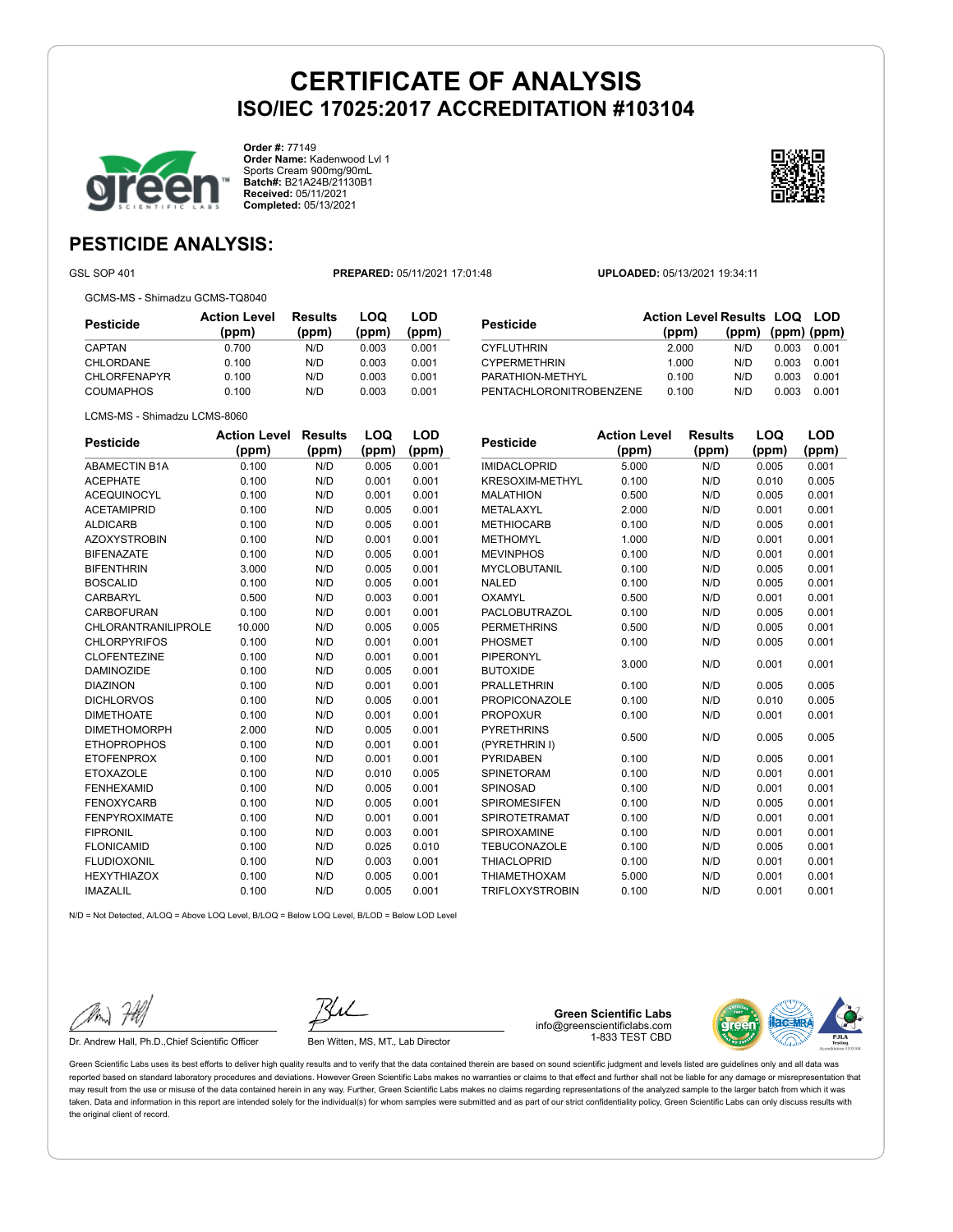

**Order #:** 77149 **Order Name:** Kadenwood Lvl 1 Sports Cream 900mg/90mL **Batch#:** B21A24B/21130B1 **Received:** 05/11/2021 **Completed:** 05/13/2021



## **RESIDUAL SOLVENTS:**

Headspace GCMS - Shimadzu GCMS QP2020 with HS20

GSL SOP 405 **Prepared:** 05/11/2021 19:58:28 **Uploaded:** 05/12/2021 13:13:28

| <b>Residual Solvent</b>   | <b>Action Level (ppm)</b> | Results (ppm) | $LOQ$ (ppm) | LOD (ppm) |
|---------------------------|---------------------------|---------------|-------------|-----------|
| 1,1-DICHLOROETHENE        | 8                         | N/D           | 0.63        | 0.63      |
| 1,2- DICHLOROETHANE       | 2                         | N/D           | 0.12        | 0.02      |
| <b>ACETONE</b>            | 5,000                     | N/D           | 140         | 20        |
| <b>ACETONITRILE</b>       | 410                       | N/D           | 25          | 1         |
| <b>BENZENE</b>            |                           | N/D           |             | 0.5       |
| <b>BUTANE</b>             | 5,000                     | N/D           | 50          | 10        |
| <b>CHLOROFORM</b>         |                           | N/D           |             | 0.5       |
| CIS 1,2-DICHLOROETHENE    | 5                         | N/D           | 0.73        | 0.18      |
| <b>ETHANOL</b>            | 5,000                     | 1,415         | 140         | 20        |
| ETHYL ACETATE             | 5,000                     | N/D           | 140         | 20        |
| ETHYL ETHER               | 5,000                     | N/D           | 140         | 20        |
| <b>ETHYLENE OXIDE</b>     |                           | N/D           | $\Omega$    | 0         |
| <b>ISOPROPYL ALCOHOL</b>  | 5,000                     | N/D           | 140         | 20        |
| <b>METHANOL</b>           | 3,000                     | N/D           | 100         | 20        |
| <b>METHYLENE CHLORIDE</b> | 125                       | N/D           | 0.15        | 0.15      |
| N-HEPTANE                 | 5,000                     | N/D           | 140         | 20        |
| N-HEXANE                  | 290                       | N/D           | 18          | 10        |
| <b>PENTANE</b>            | 5,000                     | N/D           | 140         | 20        |
| <b>PROPANE</b>            | 5,000                     | N/D           | 20          |           |
| <b>TOLUENE</b>            | 890                       | N/D           | 53          |           |
| TRANS 1,2-DICHLOROETHENE  | 5                         | N/D           | 0.73        | 0.18      |
| <b>TRICHLOROETHENE</b>    |                           | N/D           |             | 0.5       |
| <b>XYLENES</b>            | 150                       | N/D           | 130         | 20        |

Dr. Andrew Hall, Ph.D., Chief Scientific Officer Ben Witten, MS, MT., Lab Director

**Green Scientific Labs** info@greenscientificlabs.com 1-833 TEST CBD



Green Scientific Labs uses its best efforts to deliver high quality results and to verify that the data contained therein are based on sound scientific judgment and levels listed are guidelines only and all data was reported based on standard laboratory procedures and deviations. However Green Scientific Labs makes no warranties or claims to that effect and further shall not be liable for any damage or misrepresentation that may result from the use or misuse of the data contained herein in any way. Further, Green Scientific Labs makes no claims regarding representations of the analyzed sample to the larger batch from which it was taken. Data and information in this report are intended solely for the individual(s) for whom samples were submitted and as part of our strict confidentiality policy, Green Scientific Labs can only discuss results with the original client of record.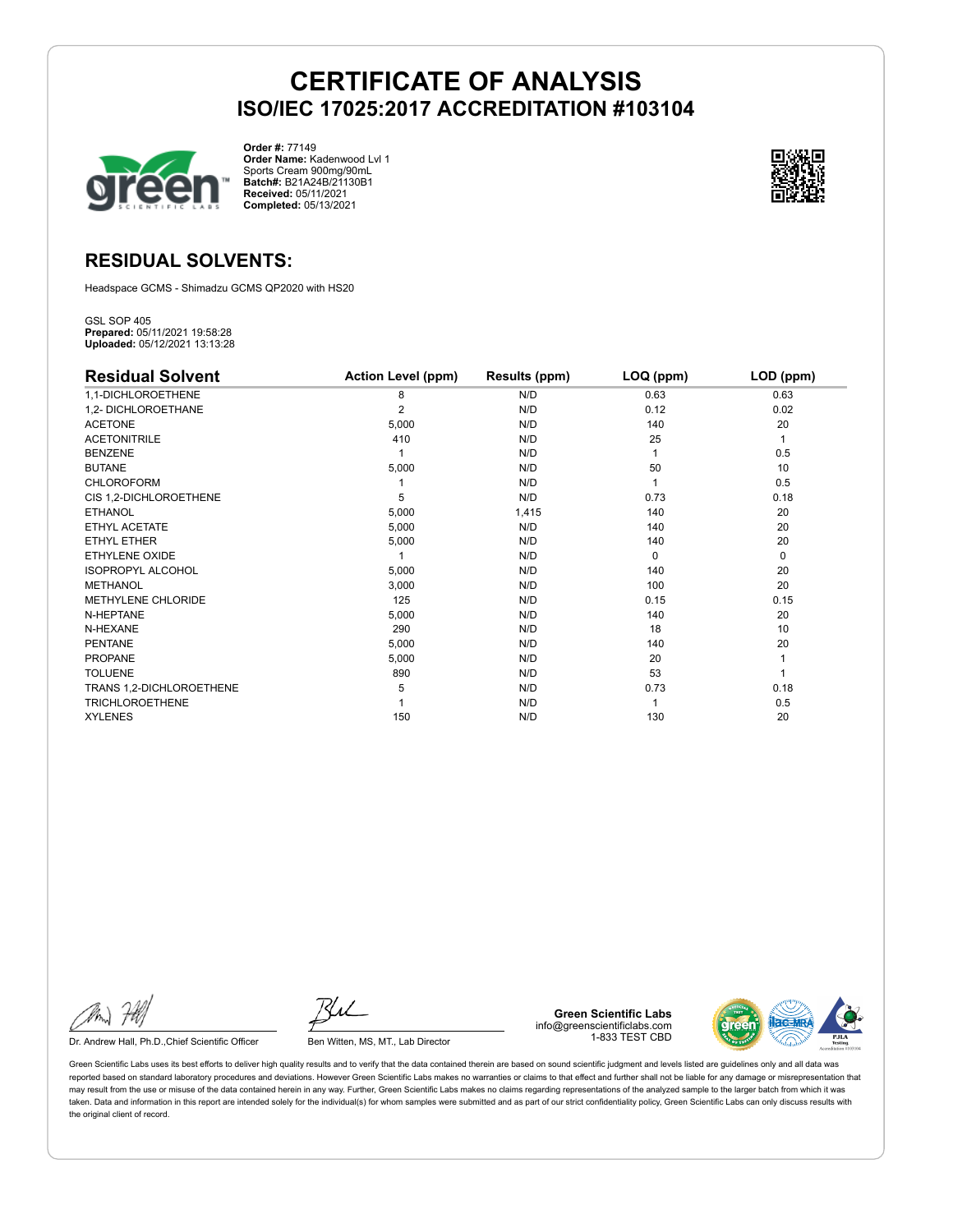**Microbial Analysis** GSL SOP 406 **Uploaded:** 05/13/2021 21:33:37



**Order #:** 77149 **Order Name:** Kadenwood Lvl 1 Sports Cream 900mg/90mL **Batch#:** B21A24B/21130B1 **Received:** 05/11/2021 **Completed:** 05/13/2021



### **Microbial Analysis:**

fa PCR - Agilent AriaMX

**MICROBIAL ANALYSIS:**

PCR - Agilent AriaMX

| Test                        | <b>SOP</b> | Test Method | <b>Device Used</b> | <b>LOD</b>                          | <b>Allowable</b><br>Criteria  | <b>Actual Result Pass/Fail</b> |             |
|-----------------------------|------------|-------------|--------------------|-------------------------------------|-------------------------------|--------------------------------|-------------|
| ASPERGILLUS FUMIGATUS***    | 406.01     | USP 61/62+  | <b>ARIAMX PCR</b>  | 1 CFU/G**                           | DETECT/NOT<br><b>DETECTED</b> | <b>NOT DETECTED</b>            | <b>PASS</b> |
| ASPERGILLUS TERREUS***      | 406.01     | USP 61/62+  | <b>ARIAMX PCR</b>  | 1 CFU/G**                           | DETECT/NOT<br><b>DETECTED</b> | NOT DETECTED                   | <b>PASS</b> |
| ASPERGILLUS FLAVUS***       | 406.01     | USP 61/62+  | <b>ARIAMX PCR</b>  | 1 CFU/G**                           | DETECT/NOT<br><b>DETECTED</b> | NOT DETECTED                   | <b>PASS</b> |
| <b>ASPERGILLUS NIGER***</b> | 406.01     | USP 61/62+  | <b>ARIAMX PCR</b>  | 1 CFU/G**                           | DETECT/NOT<br><b>DETECTED</b> | NOT DETECTED                   | <b>PASS</b> |
| STEC E. COLI*               | 406.01     | USP 61/62†  | <b>ARIAMX PCR</b>  | 1 CFU/G**                           | DETECT/NOT<br><b>DETECTED</b> | NOT DETECTED                   | <b>PASS</b> |
| SALMONELLA*                 | 406.01     | USP 61/62+  | <b>ARIAMX PCR</b>  | 1 CFU/G**                           | DETECT/NOT<br><b>DETECTED</b> | <b>NOT DETECTED</b>            | <b>PASS</b> |
| TOTAL YEAST AND MOLD        | 406.01     | USP 61/62+  | <b>ARIAMX PCR</b>  | CFU/G BY<br><b>SAMPLE</b><br>TYPE** | 1.000 CFU/G                   | <b>NOT DETECTED</b>            | <b>PASS</b> |
| AEROBIC BACTERIA COUNT      | 406.01     | USP 61/62+  | <b>ARIAMX PCR</b>  | CFU/G BY<br><b>SAMPLE</b><br>TYPE** | 10,000 CFU/G                  | NOT DETECTED                   | <b>PASS</b> |
| <b>ENTEROBACTERIACEAE</b>   | 406.01     | USP 61/62+  | <b>ARIAMX PCR</b>  | CFU/G BY<br><b>SAMPLE</b><br>TYPE** | <b>100 CFU/G</b>              | NOT DETECTED                   | <b>PASS</b> |
| <b>COLIFORM</b>             | 406.01     | USP 61/62+  | <b>ARIAMX PCR</b>  | CFU/G BY<br><b>SAMPLE</b><br>TYPE** | <b>100 CFU/G</b>              | NOT DETECTED                   | <b>PASS</b> |

† USP 61 (enumeration of bacteria TAC, TYM, and ENT/Coliform), USP 62 (identifying specific species E.coli Aspergillus etc)

\* STEC and Salmonella run as Multiplex

\*\* CFU/g Calculation based on MIP/Extract matrix

\*\*\* Flavus = 2 Copies of DNA / Fumigatis = 2 Copies of DNA Niger = 20 Copies of DNA / Terrus = 10 copies of DNA

Dr. Andrew Hall, Ph.D., Chief Scientific Officer Ben Witten, MS, MT., Lab Director

**Green Scientific Labs** info@greenscientificlabs.com 1-833 TEST CBD



Green Scientific Labs uses its best efforts to deliver high quality results and to verify that the data contained therein are based on sound scientific judgment and levels listed are guidelines only and all data was reported based on standard laboratory procedures and deviations. However Green Scientific Labs makes no warranties or claims to that effect and further shall not be liable for any damage or misrepresentation that may result from the use or misuse of the data contained herein in any way. Further, Green Scientific Labs makes no claims regarding representations of the analyzed sample to the larger batch from which it was taken. Data and information in this report are intended solely for the individual(s) for whom samples were submitted and as part of our strict confidentiality policy, Green Scientific Labs can only discuss results with the original client of record.